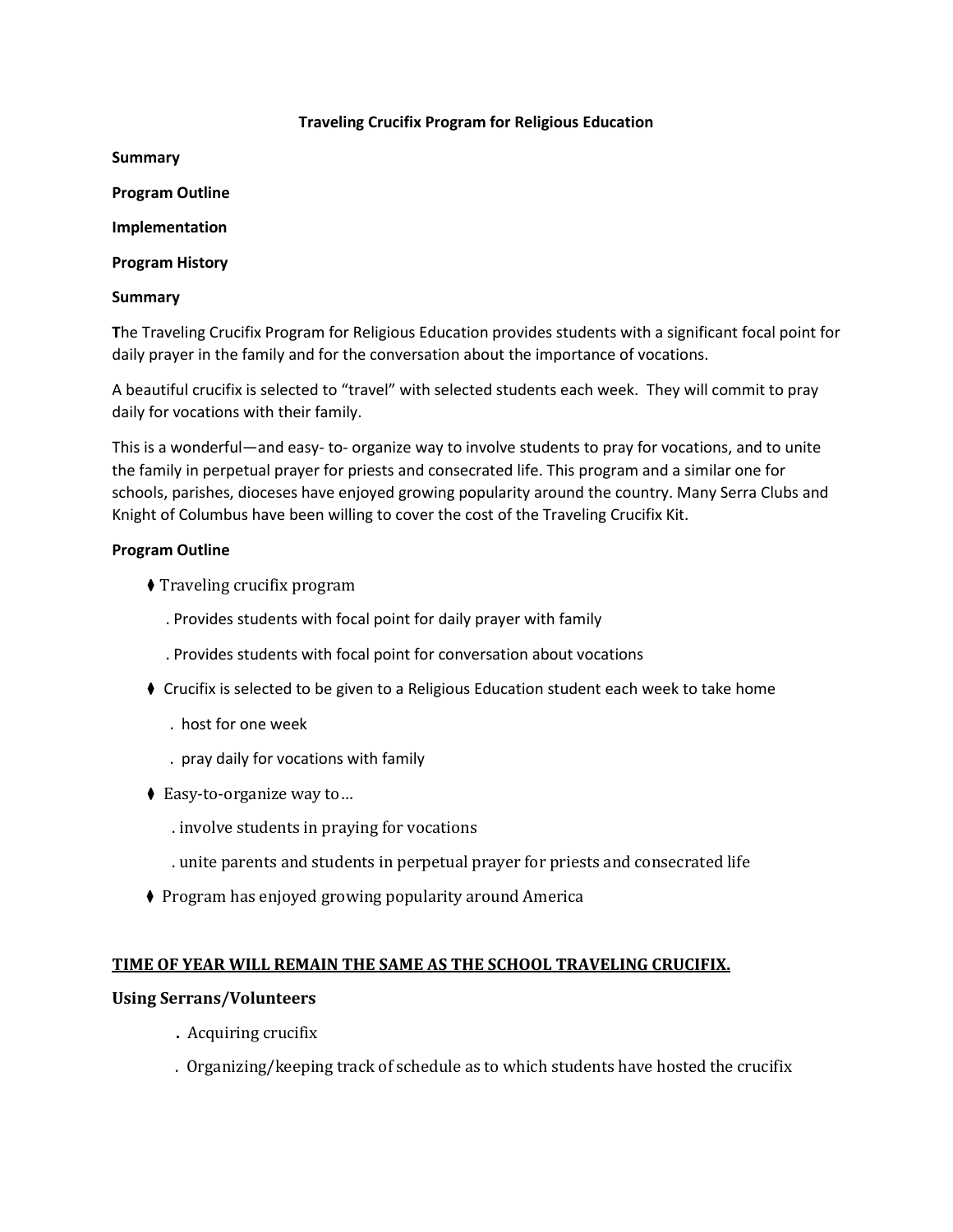There are many different suppliers and options to obtain your Traveling Crucifix. Consider asking your parish priest for a crucifix; asking your local Knights of Columbus or Serra Club about funds for purchasing a crucifix; or, asking a school family to build the case or make a bag for transporting the crucifix. The other option is to simply purchase a crucifix. The following is a list of a few sources where they are available.

<https://www.vianneyvocations.com/product/traveling-vocation-crucifix/>

[www.icatholicstore.com/product](http://www.icatholicstore.com/product)

[www.leafletonline.com](http://www.leafletonline.com/)

[www.st-jude.com](http://www.st-jude.com/)

[www.churchsuppliescatalog.com](http://www.churchsuppliescatalog.com/)

[www.oconnorscatholicsupply.com](http://www.oconnorscatholicsupply.com/)

 **Among best practices is the following programmatic outline that's ready to use in your Religious Education classes in your parish or diocese.**

## **1. This program can be implemented in a variety of settings. Obtain the support of the person who has oversight for the chosen setting:**

- a. The pastor for the church/school.
- b. The Director of Religious Education and/or Religious Education Coordinator for a parish.
- c. The Director of Children's Catechesis for the diocese

## **2. Whether the program is initiated in a single parish religious education program or across the diocese, select one key individual to serve as program director, one director per Traveling Crucifix Program.**

#### **3. Obtain supplies**

- a. Crucifix
- b. Carrying case or bag
- c. Daily Vocation Prayers to be given out to the students.
- d. Parent letter: a short description for the parents to explaining the purpose of the program and importance of family prayer for vocations.

### **4. Schedule the following**

- a. A time when the student will receive the crucifix, for example, given at the beginning of the Religious Education class.
- b. Establish a time and place for returning the crucifix.

### **5. Advertise**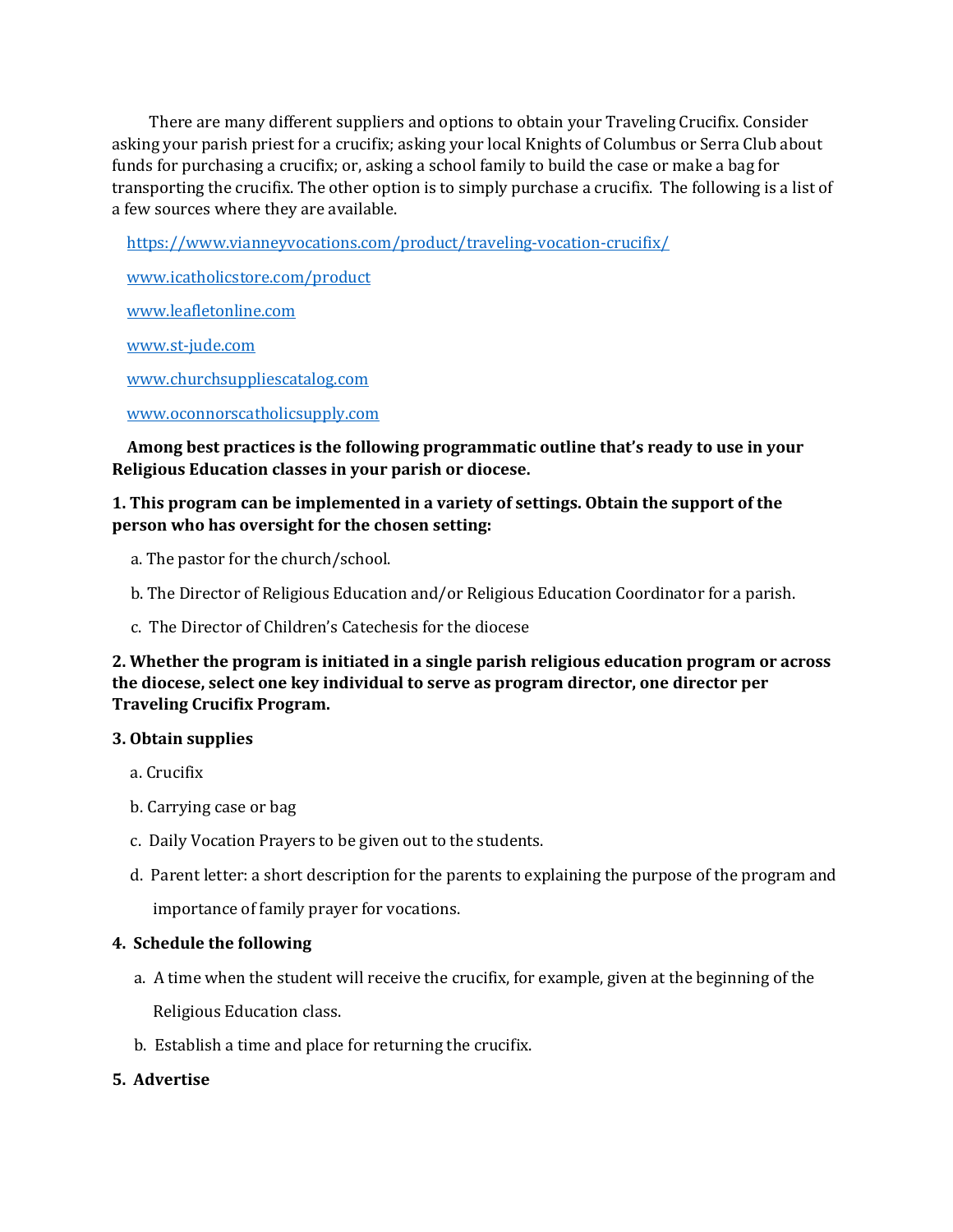- a. Begin with a letter to the parents of the religious education students in the class that will receive the crucifix for the week.
- b. Arrange for program announcements in the Religious Education communication to parents and religious education catechists.
- c. Organize the schedule for the Traveling Crucifix.
- d. Arrange for weekly reminders about the return time and location.

### **6. Launch the Program**

- a. Arrange the crucifix in the carrying case/bag with the Daily Vocation Prayers.
- b. Prior to giving the crucifix to the student selected for that week, the organizer will place the crucifix in a prominent place in the classroom and will explain the significance of the crucifix and the importance of praying for their vocation as well as praying for our priests and religious.

## **The following is reflective of best practices for announcing the; these should be adapted to group's/location's circumstances.**

## **1 .Announcing the Program**

 To promote prayer for and awareness of vocations, our parish Religious Education Program is introducing the Traveling Crucifix Program to begin at the start of our fall Religious Education classes. Each week a student (grades determined by each parish program director) will host the Traveling Crucifix, puts it in a prominent place in the home, and prays daily with the family for vocations. This is a wonderful way to unite our Religious Education community in perpetual prayer for priests and consecrated life.

The following suggested parent letter and guide text can be emailed to the parents of the classes participating in the program. It can also be printed, laminated or placed in a sleeve and included with the Traveling Crucifix.

### Dear Parents,

 Thank you for sharing your child with the Religious Education (RE) Program at our parish. Your interest and support of the program really tells us of your commitment to your child learning about and practicing our Catholic faith. Parents are the first teachers and we are here to assist in the development of your child's faith journey.

We want to share a new program that we will be instituting in the Fall RE classes. Your parish school may currently have a Traveling Crucifix Program for those students attending the parish school. We want to share this program with our RE students.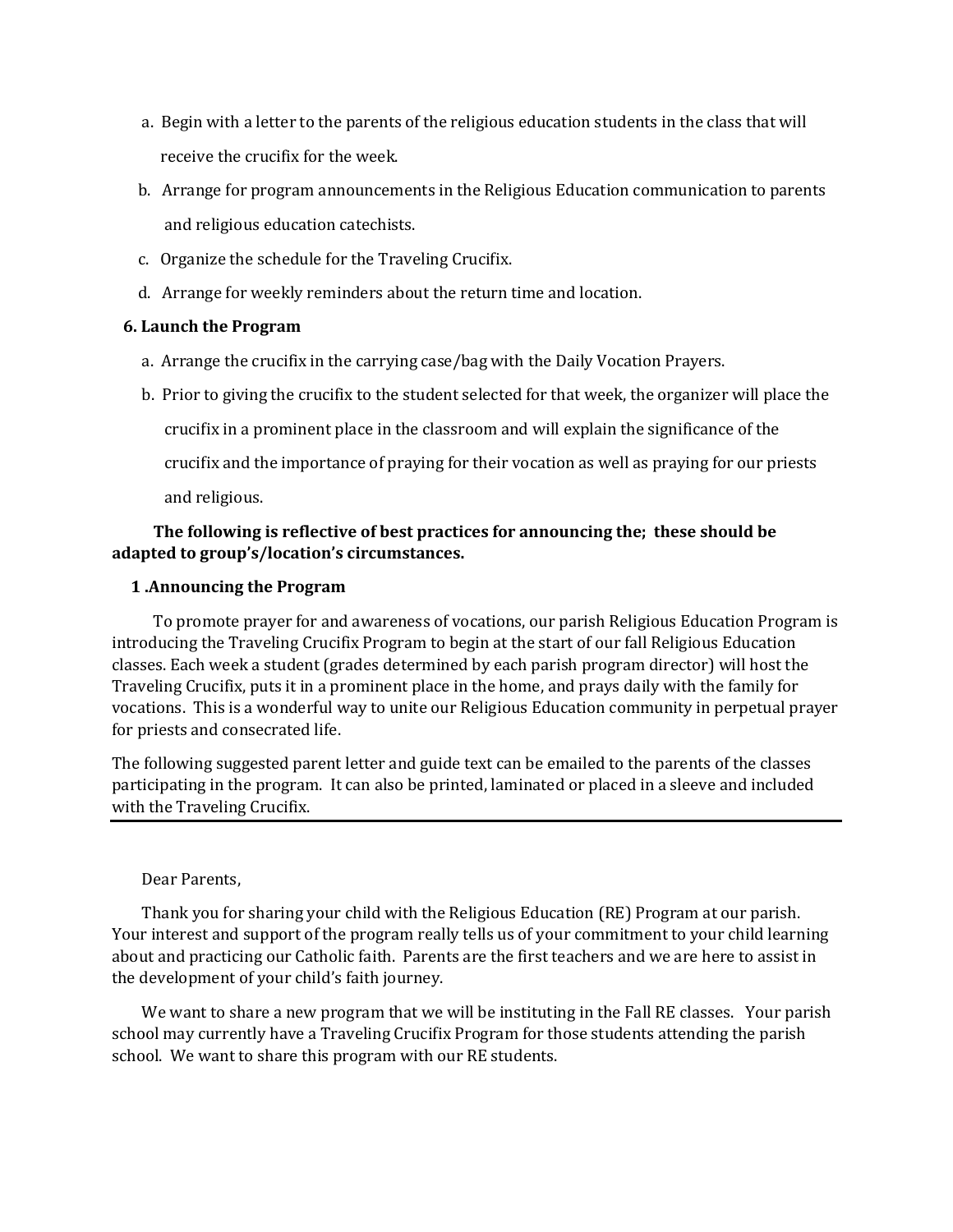The purpose of the Traveling Crucifix Program is to encourage people to pray and promote vocations. When we pray for vocations we ask God to help us discern what plan he has for us. In this program we ask students to pray for their vocation. It may be a vocation to the priesthood, religious life, single life or married life. What is important is that they learn early to pray and ask for God's help in their life.

 The crucifix represents the sacrifice Jesus made for us by dying on the cross. Each week we will choose one student from a class and present them with the Traveling Crucifix Cross in a carrying case or bag with prayers for vocations to be prayed daily with their family. We ask that the entire family pray together and that the crucifix be placed in a prominent place in the home. The crucifix will be returned the next week at their RE class.

 During the week your child will bring home the crucifix, we encourage you to talk about vocations, about God's plan for us to grow in holiness, and answer any questions. You should feel free to let your child hold the crucifix, even your young children, if supervised, making sure they treat it respectfully, like all sacred objects.

 If you have any questions about the program or wish more information, please feel free to call or email us. Unfortunately, due to the length of the Religious Education classes, not every child will have an opportunity to take home the crucifix during this school year. However, they will have an opportunity to have the crucifix during the following year. Each child will receive a prayer card.

 May God bless you and your family for your continued support of your child's religious education. Thank you for praying for vocations.

Your group can purchase Vocation Prayer Cards from Vianney Vocations to include with the crucifix such as:

Prayer to Know My Vocation—go to Vianneyvocations.com

Daily Prayer for Priests Card

<https://www,vianneyvocaions.com/product/daily-prayer-for-priests/>

Find other prayer card resources at [www.invisiblemonastery.com--or](http://www.invisiblemonastery.com--or/) make copies of any of the following prayers, including the prayers with the Traveling Crucifix.

## **Prayers will be the ones in the school traveling crucifix but will be day 1-7.**

**The day 6 prayer will be "prayer #1 (Pope Francis Prayer for Vocations).**

## **The day 7 prayer will be "prayer #2 Prayer to Know My Vocation.**

**For more ideas on implementing and adapting the Traveling Crucifix Program for Religious Education, consider these ideas and visit these sites:**